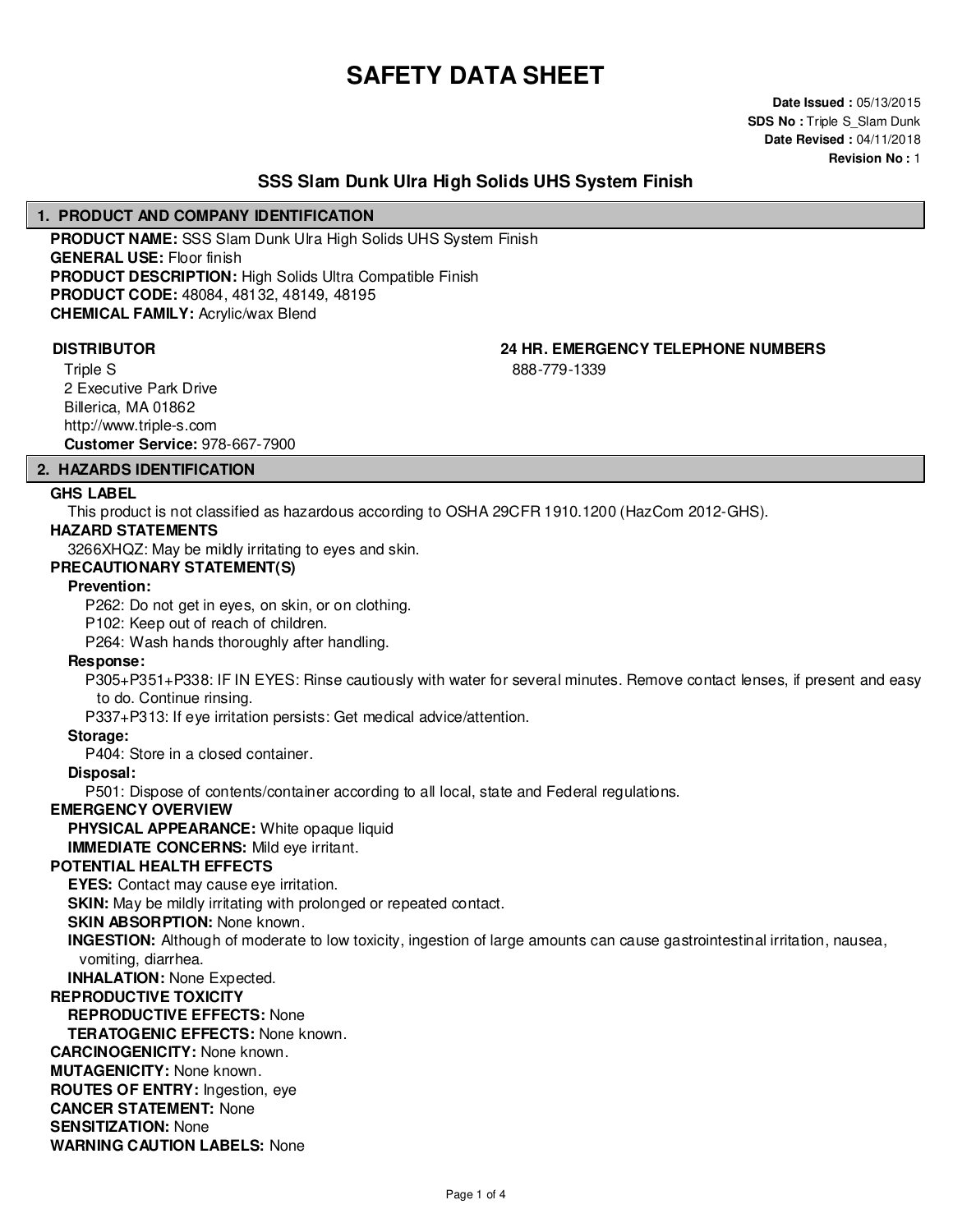# **3. COMPOSITION / INFORMATION ON INGREDIENTS Chemical Name Wt.% CAS** Acrylate Copolymer **15 - 20 N/A** Diethylene Glycol Ethyl Ether 5 - 10 111-90-0 Tributoxyethyl Phosphate 28-51-3 Dibutyl Phthalate  $\vert$  34-74-2 2,5-furandione, polymer with propene 0 - 5 25722-45-6 Water < 1 - 80 7732-18-5

# **4. FIRST AID MEASURES**

**EYES:** Immediately flush eyes with plenty of water. Get medical attention, if irritation persists.

**SKIN:** Wash with soap and water. Get medical attention if irritation develops or persists.

**INGESTION:** Get immediate medical attention. Do not induce vomiting unless instructed to do so by poison center or physician. **INHALATION:** No known significant effects or critical hazards.

### **SIGNS AND SYMPTOMS OF OVEREXPOSURE**

**EYES:** Slight discomfort with redness, watering eyes.

**SKIN:** No known significant effects or critical hazards.

**INGESTION:** Irritation of mouth, throat, along with stomach upset, vomiting.

**INHALATION:** No known significant effects or critical hazards.

**ACUTE EFFECTS:** None known.

**CHRONIC EFFECTS:** No known significant effects or critical hazards.

### **5. FIRE FIGHTING MEASURES**

**FLAMMABLE CLASS:** NA = Not Applicable **GENERAL HAZARD:** NA = Not Applicable **EXTINGUISHING MEDIA:** NA = Not Applicable **FIRE FIGHTING PROCEDURES:** NA = Not Applicable

#### **6. ACCIDENTAL RELEASE MEASURES**

**SMALL SPILL:** Avoid walking in product. Wipe up or otherwise flush small spills to sanitary sewer.

**LARGE SPILL:** Avoid walking in material. Prevent product from entering into stream, soil, storm sewer or other bodies of water. **ENVIRONMENTAL PRECAUTIONS**

**WATER SPILL:** Avoid discharges into open waterways.

**LAND SPILL:** Avoid discharge to soil.

**AIR SPILL:** NA = Not Applicable

#### **7. HANDLING AND STORAGE**

**GENERAL PROCEDURES:** Close container after use.

**HANDLING:** Avoid contact with skin and eyes. Wash hands before eating, drinking, smoking or using toilet facilities.

**STORAGE:** Keep container closed to prevent drying out.

**STORAGE TEMPERATURE:** Store at ambient temperatures.

# **8. EXPOSURE CONTROLS / PERSONAL PROTECTION**

# **EXPOSURE GUIDELINES**

#### **OSHA HAZARDOUS COMPONENTS (29 CFR1910.1200)**

|                               | <b>EXPOSURE LIMITS</b> |            |     |                   |
|-------------------------------|------------------------|------------|-----|-------------------|
| <b>Chemical Name</b>          | <b>Type</b>            |            | ppm | mg/m <sup>3</sup> |
| Diethylene Glycol Ethyl Ether | <b>Supplier OEL</b>    | <b>TWA</b> | 25  | 140               |
| Dibutyl Phthalate             | <b>OSHA PEL</b>        | <b>TWA</b> |     | 5                 |
|                               | <b>ACGIH TLV</b>       | <b>TWA</b> |     | 5                 |

#### **ENGINEERING CONTROLS:** None **PERSONAL PROTECTIVE EQUIPMENT**

**EYES AND FACE:** Safety glasses with side shields. **SKIN:** Rubber or other chemical resistant gloves.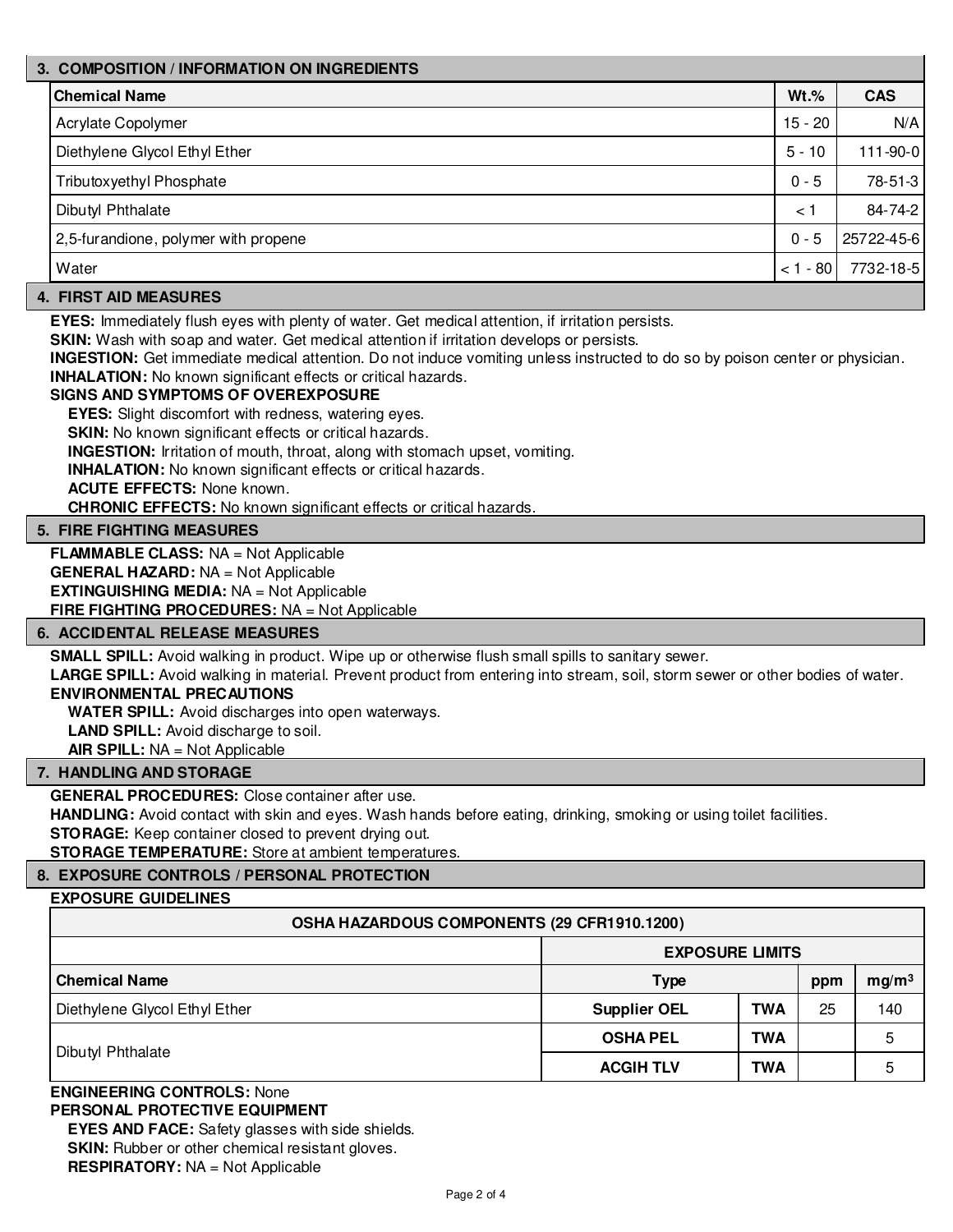### **9. PHYSICAL AND CHEMICAL PROPERTIES**

**PHYSICAL STATE:** Liquid **ODOR:** Characteristic. **ODOR THRESHOLD:** Not Established **COLOR:** White emulsion **pH:** 8.0 to 9.0 **PERCENT VOLATILE:** >80 **FLASH POINT AND METHOD:** None **FLAMMABLE LIMITS:** N/A **AUTOIGNITION TEMPERATURE:** NA = Not Applicable **VAPOR PRESSURE:** Not Available **VAPOR DENSITY:** > 1 Air = 1 **BOILING POINT: 212° F; 100° C FREEZING POINT: 32° F; 0° C MELTING POINT:** Not Available **THERMAL DECOMPOSITION:** Not Available **SOLUBILITY IN WATER:** dispersable **EVAPORATION RATE:** (Water =1) 1.0 **DENSITY:** 8.68 at (68°F) **SPECIFIC GRAVITY:** 1.04 grams/ml. **VISCOSITY:** Water thin. **(VOC):** None

#### **10. STABILITY AND REACTIVITY**

**REACTIVITY:** Stable **HAZARDOUS POLYMERIZATION: Will not occur. STABILITY:** No known significant effects or critical hazards. **CONDITIONS TO AVOID:** Strong oxidizing materials. **HAZARDOUS DECOMPOSITION PRODUCTS:** None Expected. **INCOMPATIBLE MATERIALS:** Strong acids, oxidizers.

#### **11. TOXICOLOGICAL INFORMATION**

#### **ACUTE TOXICITY**

| <b>Chemical Name</b>          | ORAL $LD_{50}$ (rat)  | DERMAL LD <sub>50</sub> (rabbit) | <b>INHALATION LC<math>_{50}</math> (rat)</b> |
|-------------------------------|-----------------------|----------------------------------|----------------------------------------------|
| Acrylate Copolymer            | $> 10000$ mg/kg (rat) |                                  |                                              |
| Diethylene Glycol Ethyl Ether | 6031 mg/kg (mouse)    | 9143 mg/kg (rabbit)              |                                              |
| Tributoxyethyl Phosphate      | 3000 mg/kg (rat)      | 16 ml/kg (rabbit)                |                                              |
| Dibutyl Phthalate             | 8000 mg/kg (rat)      | $>$ 20860 mg/kg (rabbit)         | $> 4250$ mg/m3 (rat)                         |

**DERMAL LD**<sub>50</sub>: No known significant effects or critical hazards.

**INHALATION LC<sub>50</sub>:** No known significant effects or critical hazards.

**SKIN CORROSION/IRRITATION:** No known significant effects or critical hazards.

**RESPIRATORY OR SKIN SENSITISATION:** No known significant effects or critical hazards.

**GERM CELL MUTAGENICITY:** No known significant effects or critical hazards.

**CARCINOGENICITY**

**IARC:** No listed substance

**12. ECOLOGICAL INFORMATION**

**ENVIRONMENTAL DATA:** No known significant effects or critical hazards. **ECOTOXICOLOGICAL INFORMATION:** Not Established

**AQUATIC TOXICITY (ACUTE):** Not Established

#### **13. DISPOSAL CONSIDERATIONS**

**DISPOSAL METHOD:** Although not a hazardous waste, the discarding or disposal of this material should be done at a properly permitted facility in accordance with the regulations 40CFR 262, 263, 264, and 268. Additionally, the discarding or disposal of this material may be further regulated by state, regional, or local regulations.

**FOR LARGE SPILLS:** Consult with local and state authorities for large volume disposal. **PRODUCT DISPOSAL:** See above.